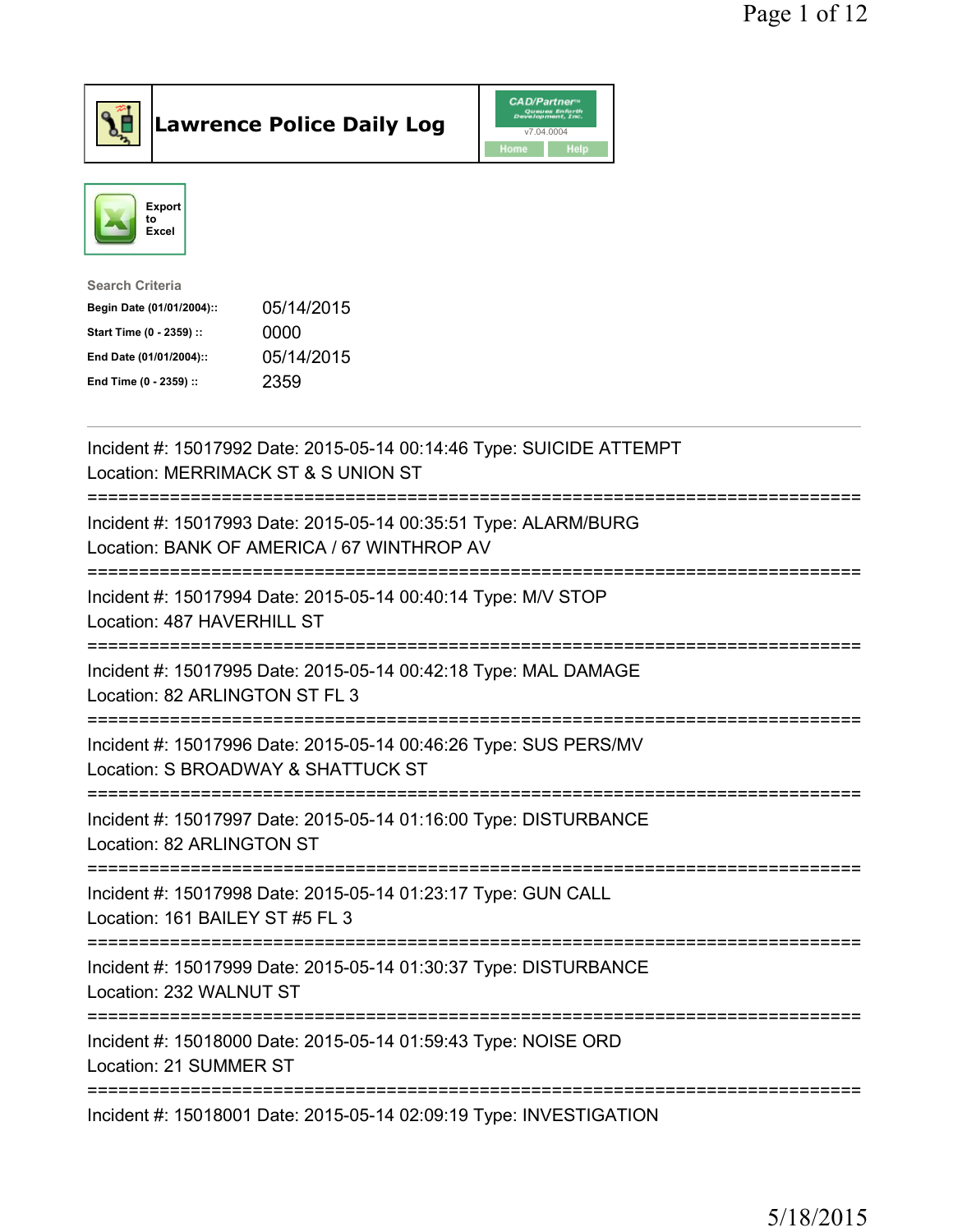| Location: 90 LOWELL ST<br>====================================                                                       |
|----------------------------------------------------------------------------------------------------------------------|
| Incident #: 15018002 Date: 2015-05-14 02:10:40 Type: M/V STOP<br>Location: HAMPSHIRE ST & PARK ST                    |
| Incident #: 15018003 Date: 2015-05-14 02:16:03 Type: TOW OF M/V<br>Location: BROADWAY & HAVERHILL ST                 |
| Incident #: 15018004 Date: 2015-05-14 02:22:54 Type: CK WELL BEING<br>Location: 32 JEFFERSON ST                      |
| Incident #: 15018005 Date: 2015-05-14 02:32:04 Type: MEDIC SUPPORT<br>Location: 89 BROOKFIELD ST FL 2ND              |
| ========================<br>Incident #: 15018006 Date: 2015-05-14 02:57:11 Type: NOISE ORD<br>Location: 11 CUSTER ST |
| Incident #: 15018007 Date: 2015-05-14 03:12:54 Type: M/V STOP<br><b>Location: BELLVUE</b>                            |
| Incident #: 15018008 Date: 2015-05-14 05:57:32 Type: TRAINING<br>Location: MERRIMACK VALLEY BUS / MERRIMACK ST       |
| Incident #: 15018010 Date: 2015-05-14 06:42:50 Type: SUICIDE ATTEMPT<br>Location: 305 HAMPSHIRE ST #B                |
| Incident #: 15018009 Date: 2015-05-14 06:44:09 Type: M/V STOP<br><b>Location: CRESENT ST</b>                         |
| Incident #: 15018011 Date: 2015-05-14 06:45:49 Type: M/V STOP<br><b>Location: CRESENT ST</b>                         |
| Incident #: 15018012 Date: 2015-05-14 06:55:04 Type: TRANSPORT<br>Location: 90 LOWELL ST                             |
| Incident #: 15018013 Date: 2015-05-14 06:58:18 Type: CLOSE STREET<br>Location: CRESENT & HIGHGATE                    |
| Incident #: 15018014 Date: 2015-05-14 06:59:11 Type: CLOSE STREET<br>Location: HAVERHILL ST & WARREN ST              |
| Incident #: 15018015 Date: 2015-05-14 07:03:55 Type: A&B PAST<br>Location: 10 EMBANKMENT RD                          |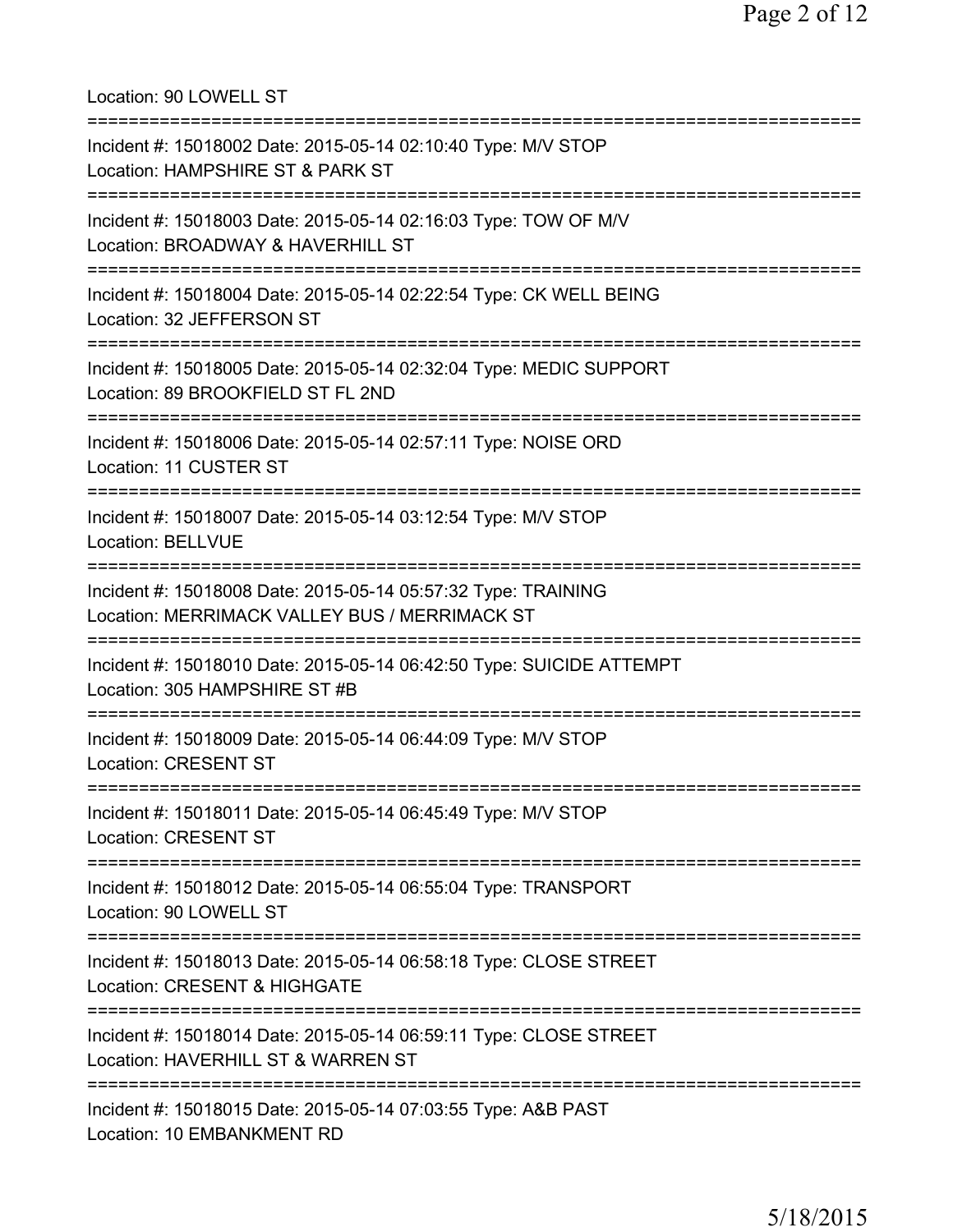| Incident #: 15018017 Date: 2015-05-14 07:41:28 Type: MISSING PERS<br>Location: SUN BRIDGE NURSING HOME / 555 S UNION ST        |
|--------------------------------------------------------------------------------------------------------------------------------|
| Incident #: 15018016 Date: 2015-05-14 07:43:49 Type: TOW OF M/V<br>Location: 550 BROADWAY                                      |
| Incident #: 15018018 Date: 2015-05-14 08:00:02 Type: MV/BLOCKING<br>Location: S UNION ST                                       |
| Incident #: 15018019 Date: 2015-05-14 08:00:37 Type: M/V STOP<br>Location: 205 BROADWAY                                        |
| Incident #: 15018020 Date: 2015-05-14 08:02:48 Type: M/V STOP<br>Location: 205 BROADWAY                                        |
| Incident #: 15018021 Date: 2015-05-14 08:15:54 Type: M/V STOP<br>Location: PARK ST & WALNUT ST                                 |
| Incident #: 15018022 Date: 2015-05-14 08:20:22 Type: ESCORT<br>Location: 67 WINTHROP AV<br>==========================          |
| Incident #: 15018023 Date: 2015-05-14 08:21:44 Type: M/V STOP<br>Location: ANDOVER ST & TEWKSBURY ST                           |
| Incident #: 15018024 Date: 2015-05-14 08:26:08 Type: EXTRA SURVEIL<br>Location: 50 BROADWAY                                    |
| Incident #: 15018025 Date: 2015-05-14 08:28:24 Type: M/V STOP<br>Location: BELKNAP ST & EVERETT ST                             |
| Incident #: 15018026 Date: 2015-05-14 08:37:29 Type: M/V STOP<br>Location: AMESBURY ST & CANAL ST                              |
| Incident #: 15018027 Date: 2015-05-14 08:38:20 Type: M/V STOP<br>Location: HAVERHILL ST & UNION ST<br>======================== |
| Incident #: 15018028 Date: 2015-05-14 08:45:16 Type: WOMAN DOWN<br>Location: 33 S BROADWAY                                     |
| Incident #: 15018029 Date: 2015-05-14 08:56:00 Type: TOW OF M/V<br>Location: 176 DAWES ST                                      |
|                                                                                                                                |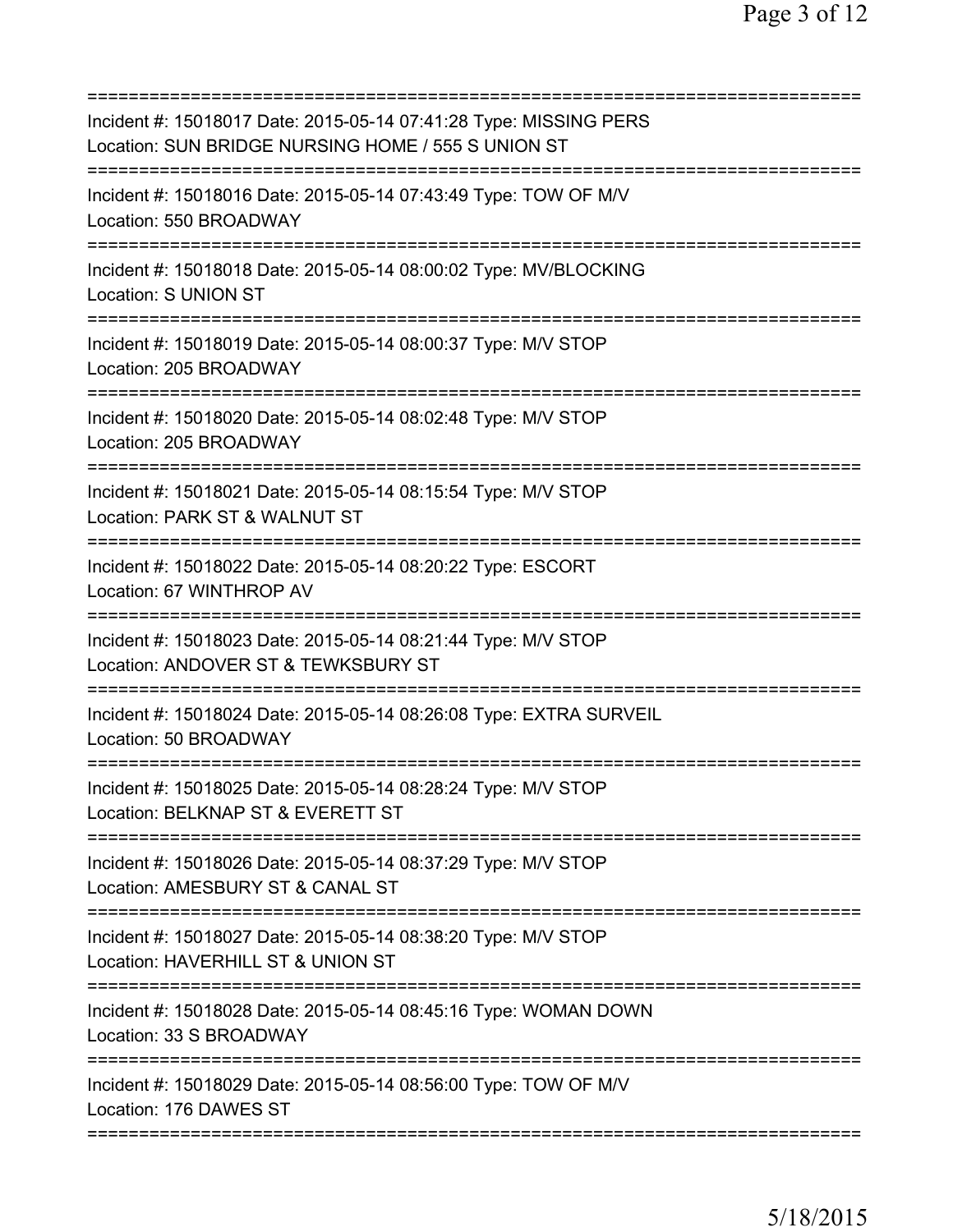| Incident #: 15018030 Date: 2015-05-14 08:58:12 Type: TOW OF M/V<br>Location: 48 JUNIPER ST                                                   |
|----------------------------------------------------------------------------------------------------------------------------------------------|
| Incident #: 15018031 Date: 2015-05-14 09:13:01 Type: AUTO ACC/PED<br>Location: BLANCHARD ST & SALEM ST                                       |
| Incident #: 15018032 Date: 2015-05-14 09:29:06 Type: PARK & WALK<br>Location: 205 BROADWAY                                                   |
| Incident #: 15018033 Date: 2015-05-14 09:48:10 Type: A&B PAST<br>Location: LAWRENCE HIGH SCHOOL / 71 N PARISH RD                             |
| ========================<br>Incident #: 15018034 Date: 2015-05-14 09:55:50 Type: AMBULANCE ASSSI<br>Location: 12 CLARKE ST                   |
| Incident #: 15018035 Date: 2015-05-14 10:06:33 Type: MEDIC SUPPORT<br>Location: 91 BROOKFIELD ST FL 2NDFL                                    |
| Incident #: 15018036 Date: 2015-05-14 10:11:32 Type: KEEP PEACE<br>Location: LAWRENCE HIGH SCHOOL / 70 N PARISH RD                           |
| ====================================<br>Incident #: 15018037 Date: 2015-05-14 10:24:54 Type: AUTO ACC/PED<br>Location: ESSEX ST & NEWBURY ST |
| Incident #: 15018038 Date: 2015-05-14 10:30:19 Type: MAN DOWN<br>Location: 2 MEDFORD ST                                                      |
| Incident #: 15018039 Date: 2015-05-14 10:40:19 Type: DOMESTIC/PAST<br>Location: 304 MARKET ST                                                |
| Incident #: 15018040 Date: 2015-05-14 10:54:24 Type: DISABLED MV<br>Location: AMESBURY ST & BRADFORD ST                                      |
| Incident #: 15018041 Date: 2015-05-14 11:02:56 Type: WARRANT SERVE<br>Location: 91 FOSTER ST                                                 |
| Incident #: 15018042 Date: 2015-05-14 11:12:52 Type: CK WELL BEING<br>Location: 2 BENNINGTON ST #78                                          |
| Incident #: 15018043 Date: 2015-05-14 11:19:12 Type: LARCENY/PAST<br>Location: 50 MONMOUTH ST                                                |
| Incident #: 15018044 Date: 2015-05-14 11:27:08 Type: MISSING PERS                                                                            |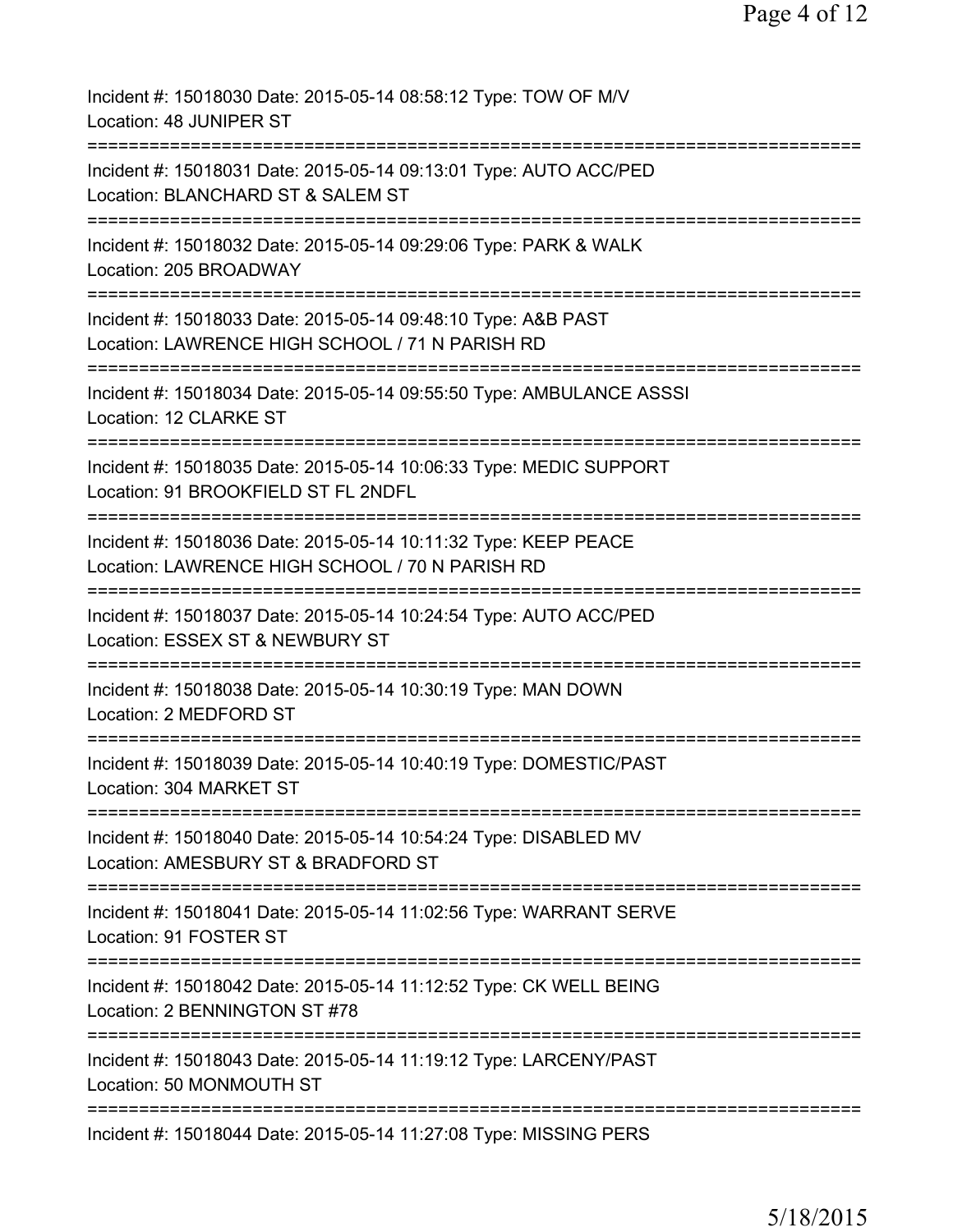Location: 7 COURT ST =========================================================================== Incident #: 15018045 Date: 2015-05-14 11:37:02 Type: AUTO ACC/NO PI Location: COMMON ST & JACKSON ST =========================================================================== Incident #: 15018046 Date: 2015-05-14 11:46:11 Type: KEEP PEACE Location: 304 MARKET ST FL 2 =========================================================================== Incident #: 15018047 Date: 2015-05-14 11:58:14 Type: TOW OF M/V Location: CRESCENT ST =========================================================================== Incident #: 15018048 Date: 2015-05-14 12:05:22 Type: INVESTIGATION Location: 178 DAWES ST =========================================================================== Incident #: 15018049 Date: 2015-05-14 12:15:53 Type: MISSING PERS Location: 77 S UNION ST #45 =========================================================================== Incident #: 15018051 Date: 2015-05-14 12:31:54 Type: NOTIFICATION Location: 176 BAILEY ST =========================================================================== Incident #: 15018050 Date: 2015-05-14 12:31:58 Type: MAL DAMAGE Location: 10 EXCHANGE ST =========================================================================== Incident #: 15018052 Date: 2015-05-14 12:47:50 Type: INVESTIGATION Location: LAWRENCE GENERAL HOSPITAL / 1 GENERAL ST =========================================================================== Incident #: 15018053 Date: 2015-05-14 12:57:44 Type: FIRE Location: 50 BROADWAY =========================================================================== Incident #: 15018054 Date: 2015-05-14 12:58:33 Type: DOMESTIC/PROG Location: 13 JORDAN ST =========================================================================== Incident #: 15018055 Date: 2015-05-14 12:59:54 Type: DISTURBANCE Location: 77 S UNION ST =========================================================================== Incident #: 15018056 Date: 2015-05-14 13:02:10 Type: INVESTIGATION Location: 70 N PARISH RD =========================================================================== Incident #: 15018057 Date: 2015-05-14 13:10:11 Type: PARK & WALK Location: BROADWAY =========================================================================== Incident #: 15018058 Date: 2015-05-14 13:18:35 Type: CONFIS PROP Location: 155 CRAWFORD ST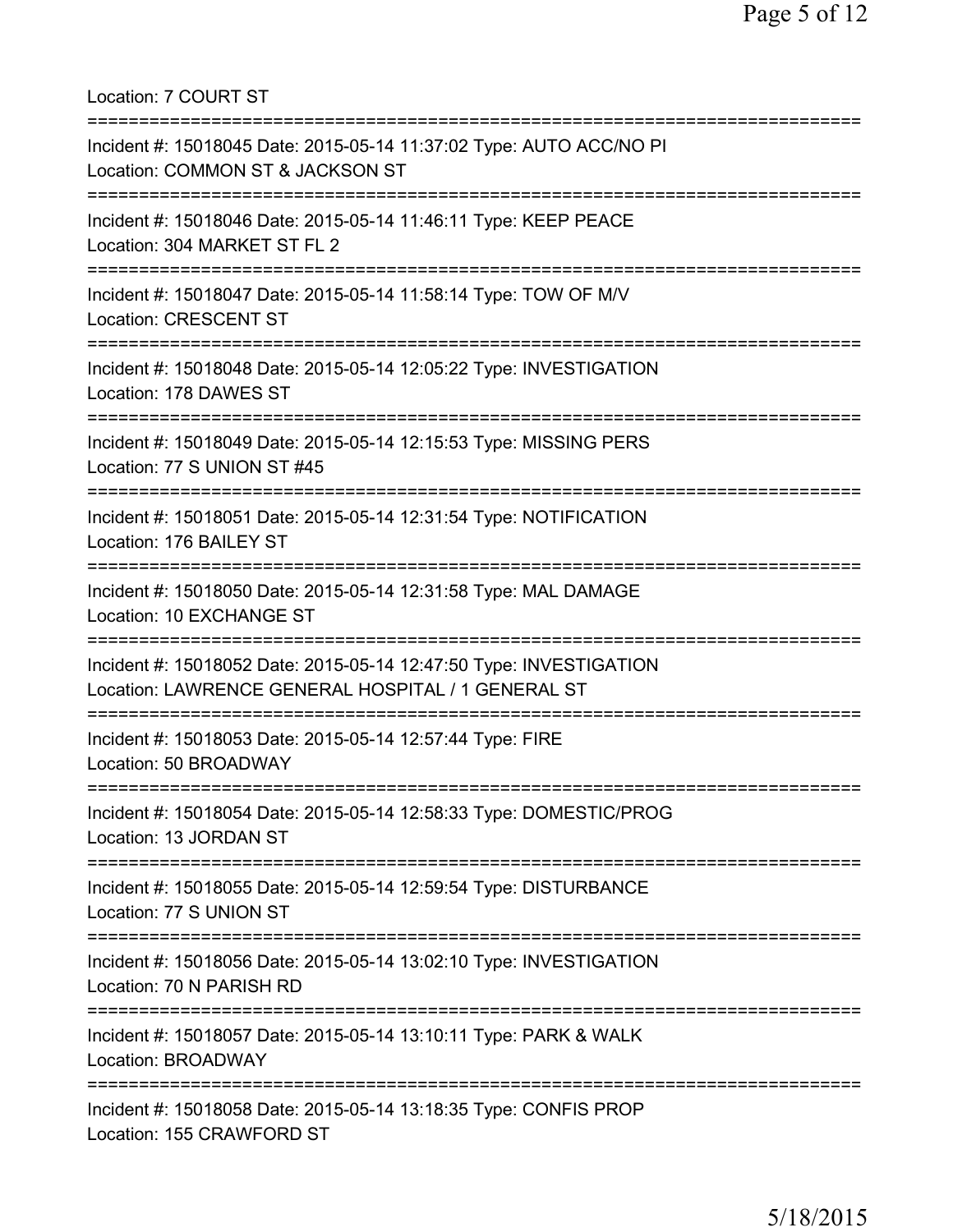| Incident #: 15018059 Date: 2015-05-14 13:19:16 Type: SUS PERS/MV<br>Location: BROADWAY & ESSEX ST           |
|-------------------------------------------------------------------------------------------------------------|
| Incident #: 15018060 Date: 2015-05-14 13:40:53 Type: ALARMS<br>Location: 45 BERESFORD ST                    |
| Incident #: 15018061 Date: 2015-05-14 13:48:26 Type: M/V STOP<br>Location: BELKNAP ST & EVERETT ST          |
| Incident #: 15018062 Date: 2015-05-14 14:00:30 Type: INVESTIGATION<br>Location: 90 LOWELL ST                |
| Incident #: 15018063 Date: 2015-05-14 14:02:10 Type: M/V STOP<br>Location: 130 EVERETT ST                   |
| Incident #: 15018065 Date: 2015-05-14 14:06:29 Type: DISTURBANCE<br>Location: SUPER LIQUORS / 35 S BROADWAY |
| Incident #: 15018064 Date: 2015-05-14 14:07:51 Type: THREATS<br>Location: BRUCE SCHOOL / 135 BUTLER ST      |
| Incident #: 15018066 Date: 2015-05-14 14:11:19 Type: ASSSIT OTHER PD<br>Location: 120 BROADWAY              |
| Incident #: 15018067 Date: 2015-05-14 14:13:34 Type: INVESTIGATION<br>Location: 2 MUSEUM SQ                 |
| Incident #: 15018068 Date: 2015-05-14 14:14:32 Type: INVESTIGATION<br>Location: 428 ESSEX ST                |
| Incident #: 15018069 Date: 2015-05-14 14:14:53 Type: B&E/PAST<br>Location: 24 SUMMER ST FL 2NDFL            |
| Incident #: 15018070 Date: 2015-05-14 14:17:16 Type: M/V STOP<br>Location: 111 EVERETT ST                   |
| Incident #: 15018071 Date: 2015-05-14 14:21:52 Type: DRUG VIO<br>Location: BRUCE SCHOOL / 135 BUTLER ST     |
| Incident #: 15018072 Date: 2015-05-14 14:46:36 Type: ASSSIT OTHER PD<br>Location: 190 BAILEY ST             |
|                                                                                                             |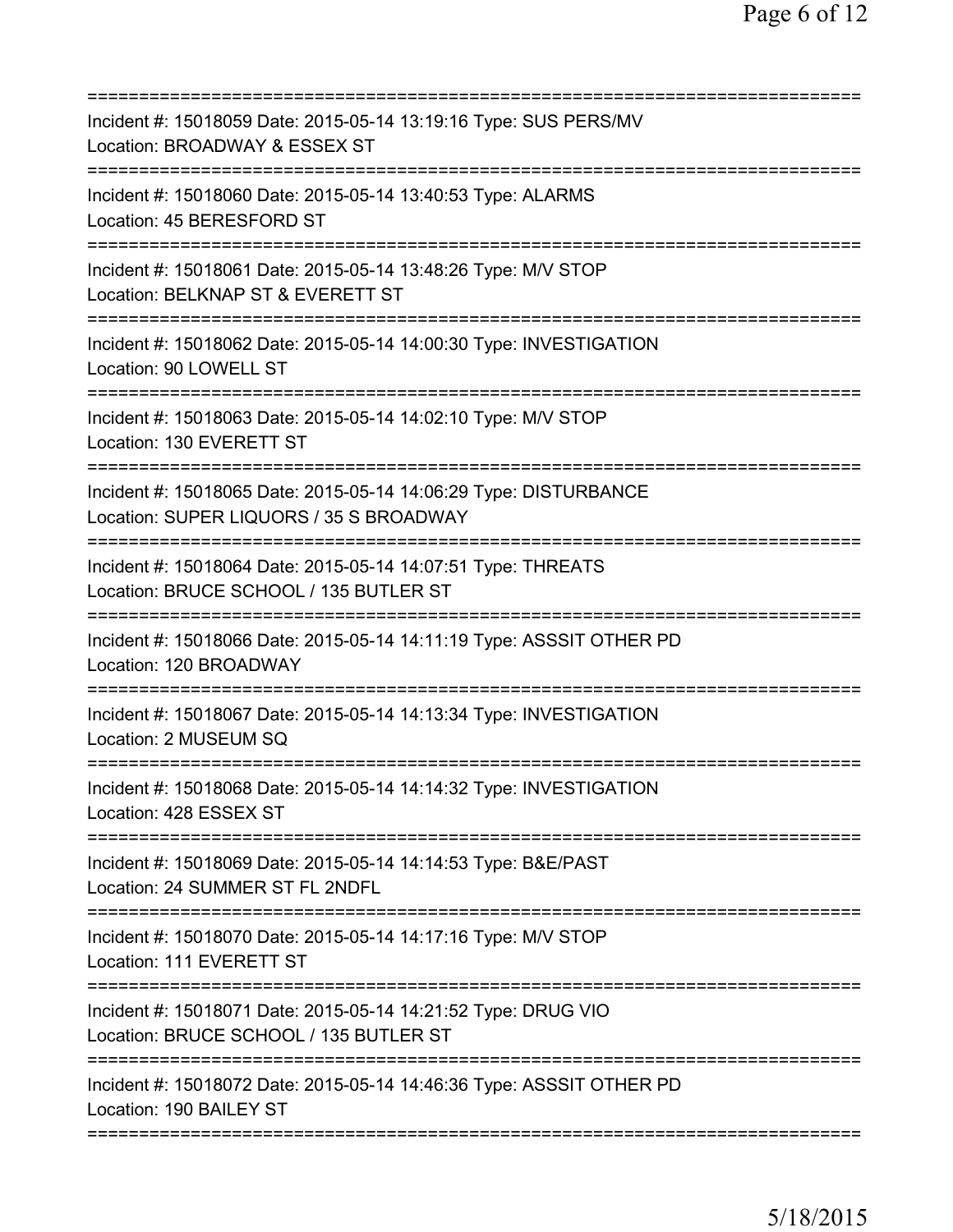| Incident #: 15018073 Date: 2015-05-14 14:49:48 Type: INVEST CONT<br>Location: 114 PERRY AV                                                                                            |
|---------------------------------------------------------------------------------------------------------------------------------------------------------------------------------------|
| Incident #: 15018074 Date: 2015-05-14 15:05:34 Type: TOW OF M/V<br>Location: 420 COMMON ST                                                                                            |
| Incident #: 15018075 Date: 2015-05-14 15:26:28 Type: TRESPASSING<br>Location: 33 CAMELLA TEOLI WY                                                                                     |
| Incident #: 15018076 Date: 2015-05-14 15:34:03 Type: AUTO ACC/UNK PI<br>Location: BAILEY ST & OSGOOD ST                                                                               |
| Incident #: 15018077 Date: 2015-05-14 15:52:22 Type: SUICIDE ATTEMPT<br><b>Location: 10 ALLYN TER</b>                                                                                 |
| Incident #: 15018078 Date: 2015-05-14 16:01:56 Type: TOW OF M/V<br>Location: LEBANON ST & WHITE ST                                                                                    |
| Incident #: 15018079 Date: 2015-05-14 16:04:06 Type: TOW OF M/V<br>Location: SAUNDERS SCHOOL / 243 S BROADWAY                                                                         |
| Incident #: 15018080 Date: 2015-05-14 16:05:36 Type: SUS PERS/MV<br>Location: BAY STATE GAS COMPANY / 55 MARSTON ST                                                                   |
| Incident #: 15018081 Date: 2015-05-14 16:08:54 Type: M/V STOP<br>Location: 17 TRENTON ST                                                                                              |
| Incident #: 15018082 Date: 2015-05-14 16:09:26 Type: ALARM/HOLD<br>Location: SANTANDER BANK / 296 ESSEX ST                                                                            |
| Incident #: 15018083 Date: 2015-05-14 16:15:54 Type: UNWANTEDGUEST<br>Location: 45 FARNHAM ST FL 2NDFL                                                                                |
| Incident #: 15018084 Date: 2015-05-14 16:32:12 Type: TOW OF M/V<br>Location: ALDER ST & POPLAR ST<br>===========================<br>============================<br>================= |
| Incident #: 15018085 Date: 2015-05-14 16:38:27 Type: INVEST CONT<br>Location: GUILMETTE SCHOOL / 80 BODWELL ST                                                                        |
| Incident #: 15018086 Date: 2015-05-14 16:49:24 Type: DISTURBANCE<br>Location: 322 MARKET ST FL 2ND                                                                                    |
| Incident #: 15018087 Date: 2015-05-14 16:55:32 Type: ASSSIT OTHER PD                                                                                                                  |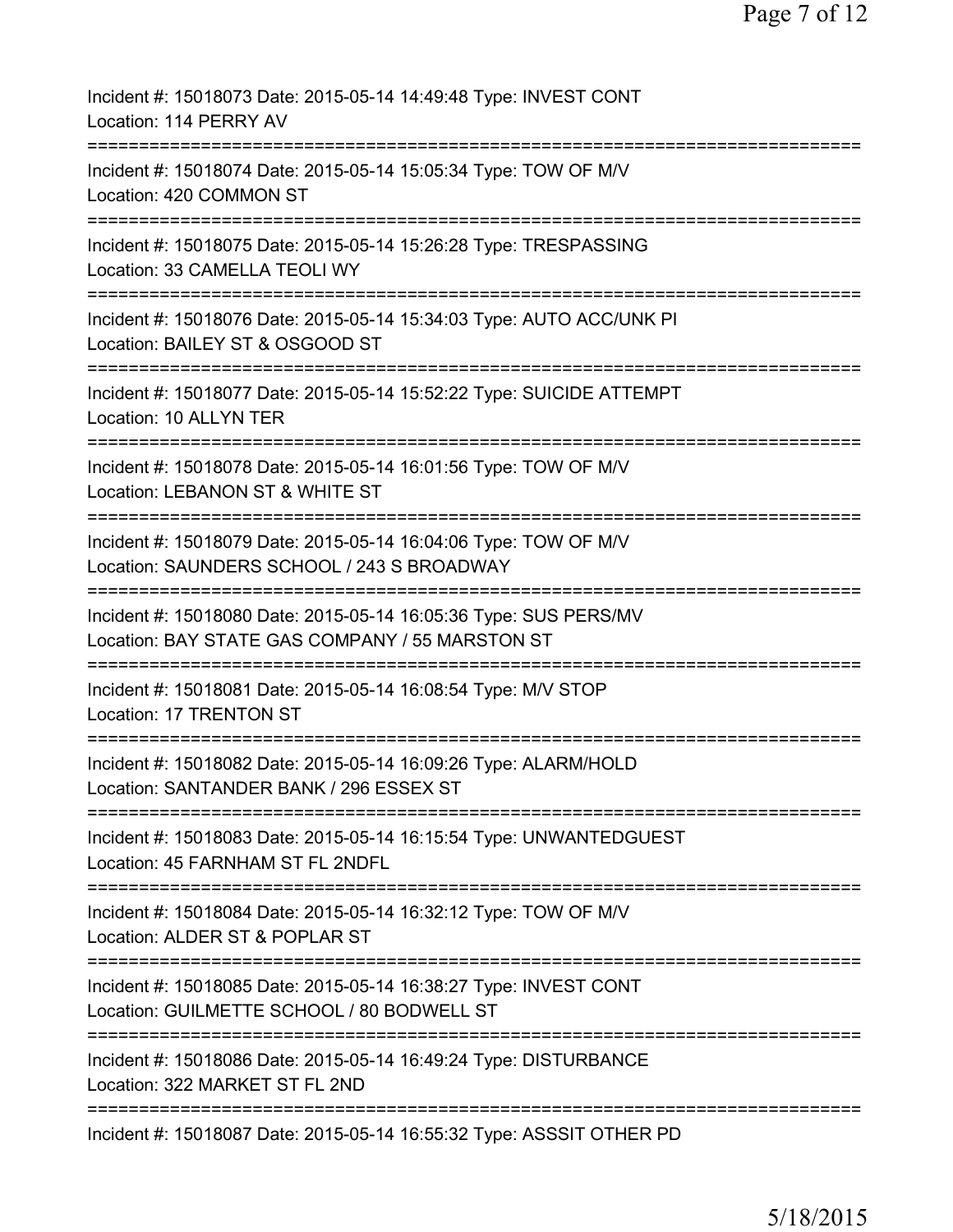| Location: 12 S BROADWAY                                                                                                                       |
|-----------------------------------------------------------------------------------------------------------------------------------------------|
| Incident #: 15018088 Date: 2015-05-14 16:56:32 Type: A&B PAST<br>Location: 1 GENERAL ST                                                       |
| Incident #: 15018089 Date: 2015-05-14 17:00:26 Type: AUTO ACC/UNK PI<br>Location: 268 LAWRENCE ST                                             |
| Incident #: 15018090 Date: 2015-05-14 17:01:47 Type: KEEP PEACE<br>Location: CARIBBEAN CALLING CENTER / 105 JACKSON ST                        |
| Incident #: 15018091 Date: 2015-05-14 17:14:27 Type: MV/BLOCKING<br>Location: 48 ARLINGTON ST                                                 |
| Incident #: 15018092 Date: 2015-05-14 17:31:43 Type: M/V STOP<br>Location: BOXFORD ST & S UNION ST                                            |
| Incident #: 15018093 Date: 2015-05-14 17:39:10 Type: M/V STOP<br>Location: FERRY ST & WILLIAM ST                                              |
| Incident #: 15018094 Date: 2015-05-14 17:43:15 Type: M/V STOP<br>Location: 201 MERRIMACK ST                                                   |
| Incident #: 15018095 Date: 2015-05-14 17:48:55 Type: M/V STOP<br>Location: 157 E HAVERHILL ST                                                 |
| Incident #: 15018096 Date: 2015-05-14 17:55:37 Type: ALARM/BURG<br>Location: BERKELEY CLUB / 41 PLEASANT ST                                   |
| Incident #: 15018097 Date: 2015-05-14 18:05:34 Type: M/V STOP<br>Location: 15 MARGIN ST                                                       |
| Incident #: 15018098 Date: 2015-05-14 18:08:57 Type: ALARM/BURG<br>Location: RESD; ENDORIS CASTILLO9783767795 / 5 HOME ST                     |
| Incident #: 15018099 Date: 2015-05-14 18:11:50 Type: NOTIFICATION<br>Location: 305 ERVING AV                                                  |
| =====================================<br>Incident #: 15018100 Date: 2015-05-14 18:31:05 Type: AUTO ACC/PI<br>Location: ESSEX ST & FRANKLIN ST |
| Incident #: 15018101 Date: 2015-05-14 18:32:14 Type: ALARM/BURG<br>Location: 355 ESSEX ST                                                     |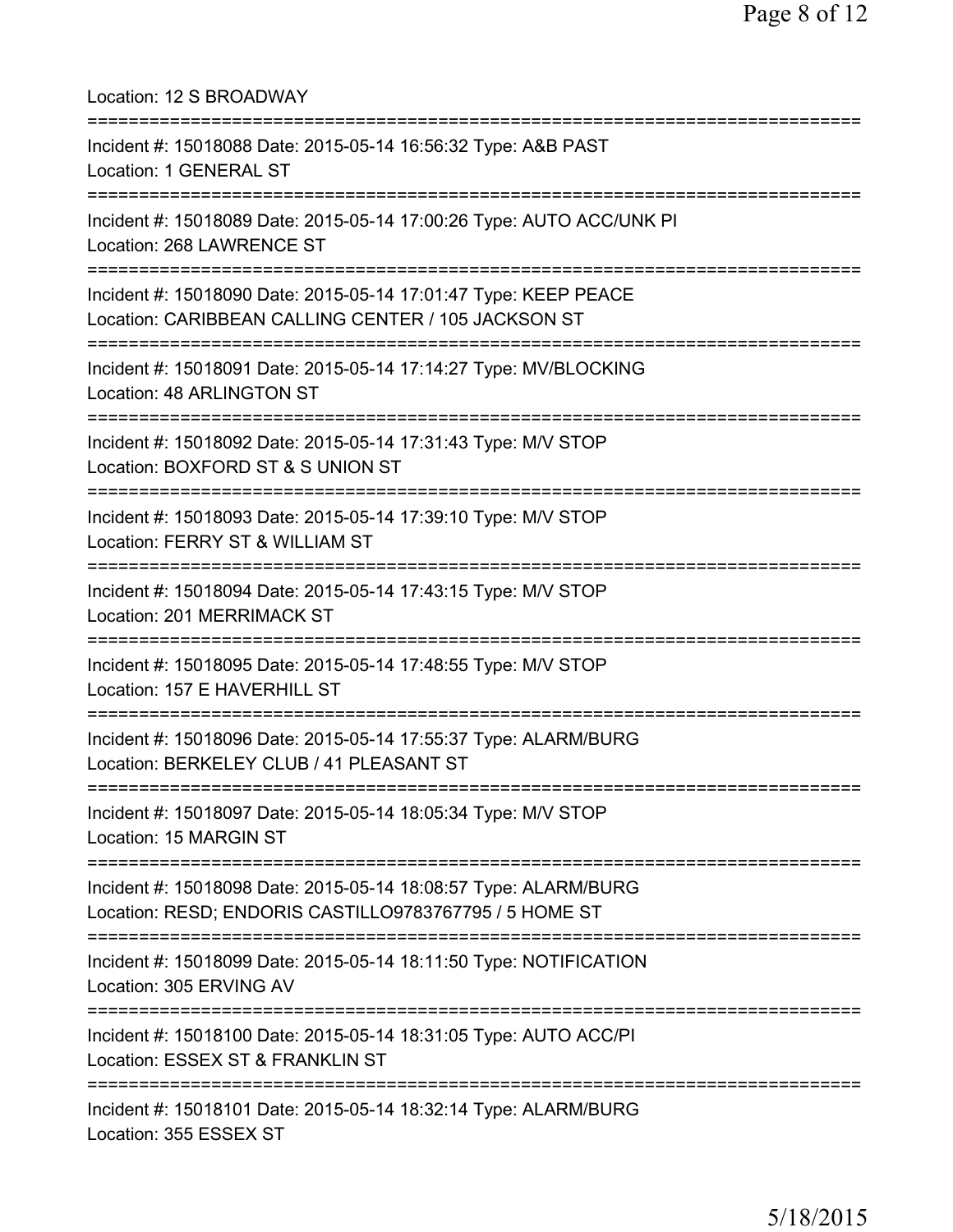| Incident #: 15018102 Date: 2015-05-14 18:37:56 Type: TRANSPORT<br>Location: 1 GENERAL ST                                     |
|------------------------------------------------------------------------------------------------------------------------------|
| Incident #: 15018103 Date: 2015-05-14 18:38:46 Type: DOMESTIC/PROG<br>Location: 62 W DALTON ST                               |
| Incident #: 15018104 Date: 2015-05-14 18:39:10 Type: DOMESTIC/PROG<br>Location: 133 ESSEX ST #19                             |
| Incident #: 15018105 Date: 2015-05-14 18:41:13 Type: HIT & RUN M/V<br>Location: EUTAW ST & PARK ST                           |
| Incident #: 15018106 Date: 2015-05-14 18:43:11 Type: 911 HANG UP<br>Location: 368 LOWELL ST FL 1                             |
| Incident #: 15018107 Date: 2015-05-14 18:57:12 Type: DRUG VIO<br>Location: 92 EUTAW ST                                       |
| Incident #: 15018108 Date: 2015-05-14 19:04:25 Type: DISTURBANCE<br>Location: 7 HALL ST                                      |
| ======================<br>Incident #: 15018111 Date: 2015-05-14 19:05:23 Type: TENANT PROB<br>Location: 27 YALE ST           |
| Incident #: 15018110 Date: 2015-05-14 19:06:33 Type: M/V STOP<br>Location: 25 SPRINGFIELD ST                                 |
| Incident #: 15018109 Date: 2015-05-14 19:06:36 Type: SUS PERS/MV<br>Location: 73 WINTHROP AV                                 |
| Incident #: 15018112 Date: 2015-05-14 19:11:17 Type: INVESTIGATION<br>Location: ARLINGTON PARK MANAGEMENT CORP / 355 PARK ST |
| Incident #: 15018113 Date: 2015-05-14 19:18:50 Type: LARCENY/PAST<br>Location: ESSEX ST & NEWBURY ST                         |
| Incident #: 15018114 Date: 2015-05-14 19:27:04 Type: VIO CITY ORD<br>Location: 178 UNION ST                                  |
| Incident #: 15018115 Date: 2015-05-14 19:28:52 Type: MEDIC SUPPORT<br>Location: 12 CLARKE ST                                 |
|                                                                                                                              |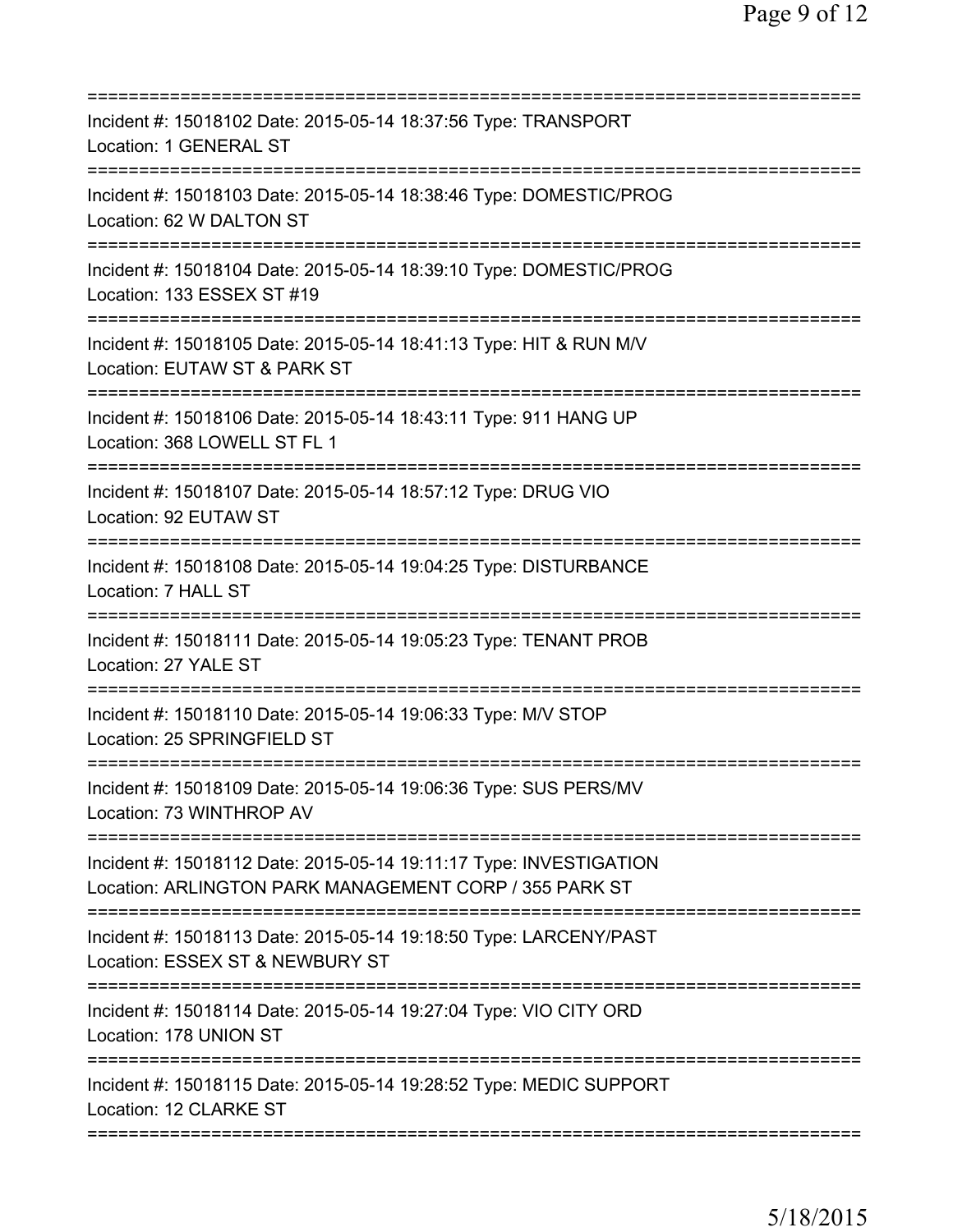| Incident #: 15018116 Date: 2015-05-14 19:43:07 Type: SUS PERS/MV<br>Location: 19 LENOX CIR                               |
|--------------------------------------------------------------------------------------------------------------------------|
| Incident #: 15018117 Date: 2015-05-14 19:45:25 Type: GUN CALL<br>Location: 77 S UNION ST #120                            |
| Incident #: 15018118 Date: 2015-05-14 19:46:27 Type: GENERAL SERV<br>Location: BARNARD RD & MT VERNON ST                 |
| Incident #: 15018119 Date: 2015-05-14 19:48:03 Type: DISORDERLY<br>Location: 1-3 WENDELL ST                              |
| Incident #: 15018120 Date: 2015-05-14 20:19:05 Type: SUS PERS/MV<br>Location: BELLESINI ACADEMY / 94 BRADFORD ST         |
| ======================<br>Incident #: 15018121 Date: 2015-05-14 20:21:54 Type: 209A/VIOLATION<br>Location: 419 HOWARD ST |
| Incident #: 15018124 Date: 2015-05-14 20:47:33 Type: THREATS<br>Location: 7 HALL ST                                      |
| Incident #: 15018122 Date: 2015-05-14 20:49:22 Type: M/V STOP<br>Location: BARNARD RD & MT VERNON ST                     |
| Incident #: 15018123 Date: 2015-05-14 20:50:02 Type: M/V STOP<br>Location: AMESBURY ST & BRADFORD ST                     |
| Incident #: 15018125 Date: 2015-05-14 20:58:21 Type: ROBBERY PAST<br>Location: HOWARD ST & PLATT ST                      |
| Incident #: 15018127 Date: 2015-05-14 21:04:42 Type: SHOTS FIRED<br>Location: 32 BERKELEY ST FL 3                        |
| Incident #: 15018126 Date: 2015-05-14 21:04:55 Type: M/V STOP<br>Location: ERVING AV & WALNUT ST                         |
| Incident #: 15018128 Date: 2015-05-14 21:10:54 Type: NOTIFICATION<br>Location: 24 BROOK ST #1                            |
| Incident #: 15018129 Date: 2015-05-14 21:14:04 Type: ALARM/BURG<br>Location: DUNKIN DONUTS / 225 ESSEX ST                |
| ===========================<br>Incident #: 15018130 Date: 2015-05-14 21:24:56 Type: DISTURBANCE                          |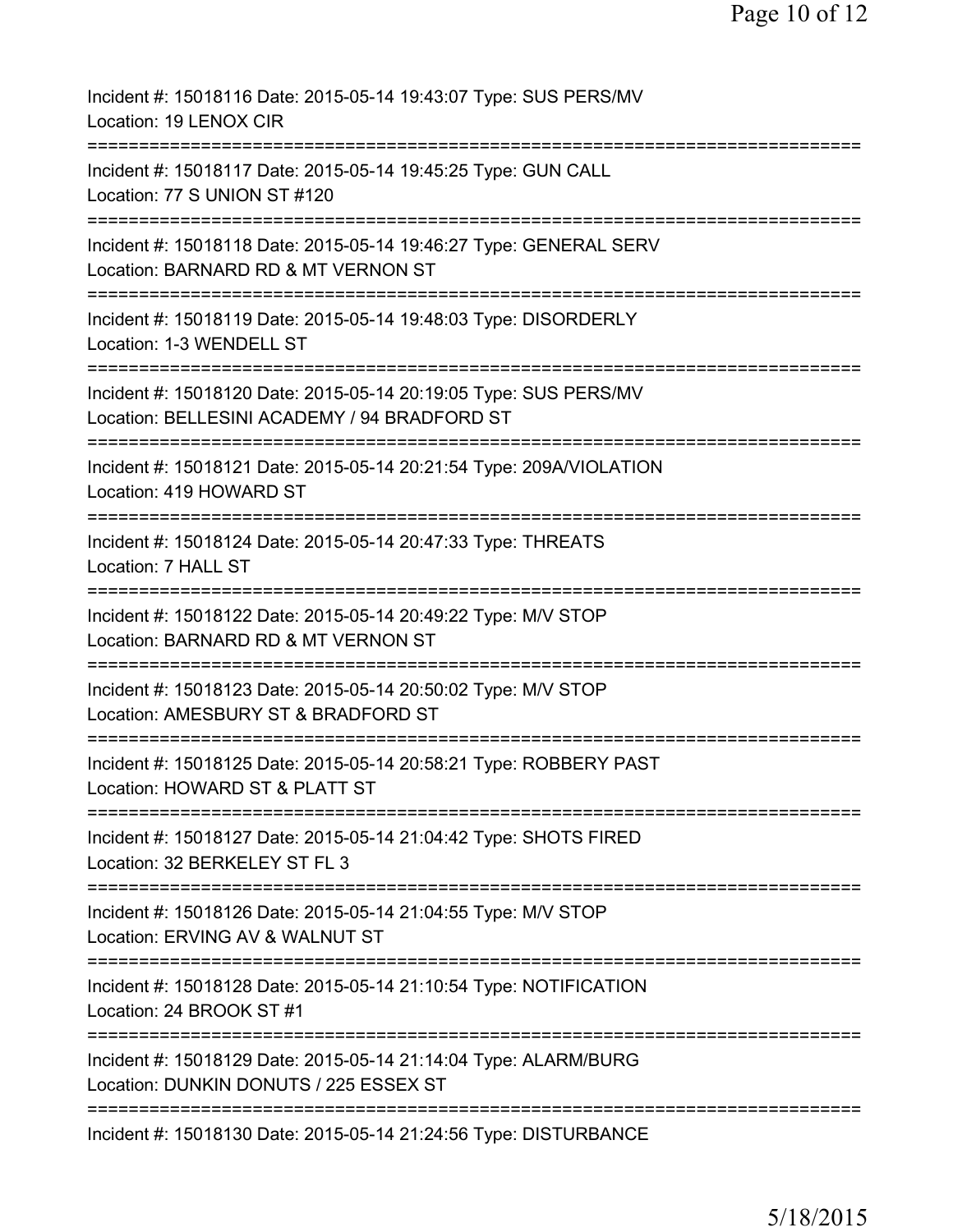Location: 103 HAWTHORNE WAY #223 FL 2 =========================================================================== Incident #: 15018131 Date: 2015-05-14 21:26:25 Type: A&B PROG Location: NORTH COMMON / null =========================================================================== Incident #: 15018132 Date: 2015-05-14 22:11:17 Type: NOTIFICATION Location: 30 WARREN ST FL 1 =========================================================================== Incident #: 15018133 Date: 2015-05-14 22:14:59 Type: UNKNOWN PROB Location: 4 WEDGEWOOD RD =========================================================================== Incident #: 15018134 Date: 2015-05-14 22:25:44 Type: SHOTS FIRED Location: GENERAL ST & PROSPECT ST =========================================================================== Incident #: 15018135 Date: 2015-05-14 22:27:16 Type: NOISE ORD Location: 14 HIGHLAWN AV FL 2 =========================================================================== Incident #: 15018136 Date: 2015-05-14 22:52:59 Type: M/V STOP Location: MYRTLE ST & SPRUCE ST =========================================================================== Incident #: 15018137 Date: 2015-05-14 23:11:34 Type: RECOV/STOL/MV Location: ALMA ST & BROMFIELD ST =========================================================================== Incident #: 15018138 Date: 2015-05-14 23:12:41 Type: M/V STOP Location: BROADWAY & LOWELL ST =========================================================================== Incident #: 15018139 Date: 2015-05-14 23:27:46 Type: CK WELL BEING Location: 41 PHILLIPS ST =========================================================================== Incident #: 15018140 Date: 2015-05-14 23:28:33 Type: M/V STOP Location: EXCHANGE ST & MYRTLE ST =========================================================================== Incident #: 15018141 Date: 2015-05-14 23:29:19 Type: M/V STOP Location: MONMOUTH ST & PARK ST =========================================================================== Incident #: 15018142 Date: 2015-05-14 23:36:56 Type: DOMESTIC/PROG Location: 107 GARDEN ST #1R =========================================================================== Incident #: 15018143 Date: 2015-05-14 23:37:13 Type: M/V STOP Location: 63 BROOK ST =========================================================================== Incident #: 15018144 Date: 2015-05-14 23:42:34 Type: ASSSIT OTHER PD Location: 45 S CANAL ST